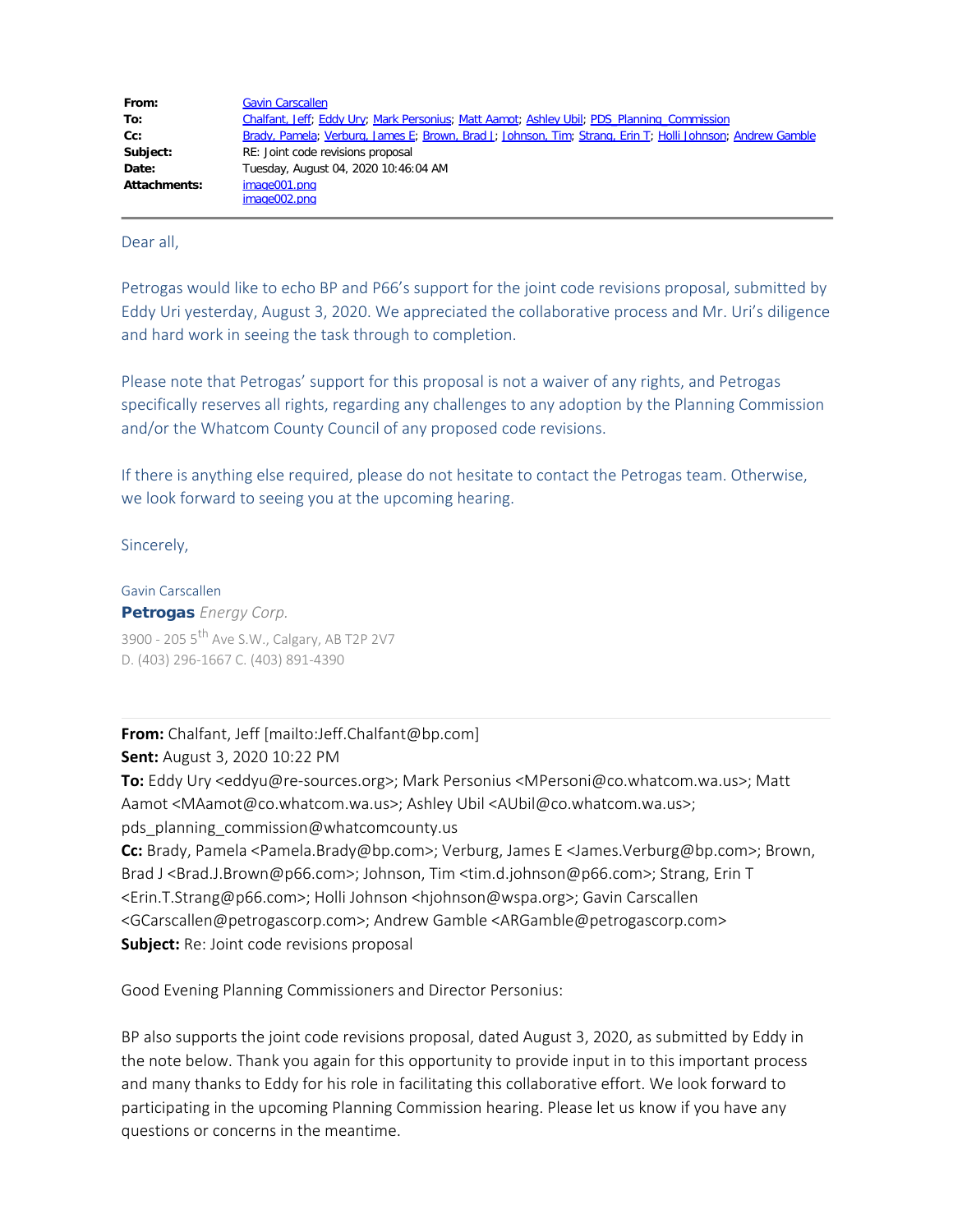Kind Regards,

Jeff

Get [Outlook for iOS](https://nam03.safelinks.protection.outlook.com/?url=https%3A%2F%2Faka.ms%2Fo0ukef&data=02%7C01%7CMAamot%40co.whatcom.wa.us%7Cc51352d3e03b46f45c2308d8389e3f46%7C2122bbce9a1d4565931b0c534ef12e43%7C0%7C0%7C637321599618079228&sdata=j%2BxtOOl3%2B2xtcpnwXcc3Q22LsnbVTy4eIkRw8vyggYk%3D&reserved=0)

**From:** Johnson, Tim [<tim.d.johnson@p66.com](mailto:tim.d.johnson@p66.com)> **Sent:** Monday, August 3, 2020 5:08:06 PM **To:** Eddy Ury [<eddyu@re-sources.org](mailto:eddyu@re-sources.org)>; Mark Personius <[MPersoni@co.whatcom.wa.us](mailto:MPersoni@co.whatcom.wa.us)>; Matt Aamot [<MAamot@co.whatcom.wa.us](mailto:MAamot@co.whatcom.wa.us)>; Ashley Ubil <[AUbil@co.whatcom.wa.us>](mailto:AUbil@co.whatcom.wa.us); [pds\\_planning\\_commission@whatcomcounty.us](mailto:pds_planning_commission@whatcomcounty.us) [<pds\\_planning\\_commission@whatcomcounty.us](mailto:pds_planning_commission@whatcomcounty.us)> Cc: Brady, Pamela [<Pamela.Brady@bp.com](mailto:Pamela.Brady@bp.com)>; Chalfant, Jeff [<Jeff.Chalfant@bp.com](mailto:Jeff.Chalfant@bp.com)>; Verburg, James E <[James.Verburg@bp.com](mailto:James.Verburg@bp.com)>; Brown, Brad J <[Brad.J.Brown@p66.com>](mailto:Brad.J.Brown@p66.com); Strang, Erin T [<Erin.T.Strang@p66.com](mailto:Erin.T.Strang@p66.com)>; Holli Johnson [<hjohnson@wspa.org](mailto:hjohnson@wspa.org)>; [GCarscallen@petrogascorp.com](mailto:GCarscallen@petrogascorp.com) [<GCarscallen@petrogascorp.com](mailto:GCarscallen@petrogascorp.com)>; Andrew Gamble [<Argamble@petrogascorp.com](mailto:Argamble@petrogascorp.com)> **Subject:** RE: [EXTERNAL]Joint code revisions proposal

Good afternoon all – Phillips 66 supports the joint code revisions proposal, dated August 3, 2020, as submitted by Eddy in the note below.

## **Tim Johnson Director, Public & Government Affairs**

O: 360.384.8368 | M: 360.420.0252 Ferndale Refinery | 3901 Unick Road | Ferndale, WA 98248 [Phillips66.com](https://nam03.safelinks.protection.outlook.com/?url=https%3A%2F%2Fwww.phillips66.com%2F&data=02%7C01%7CMAamot%40co.whatcom.wa.us%7Cc51352d3e03b46f45c2308d8389e3f46%7C2122bbce9a1d4565931b0c534ef12e43%7C0%7C0%7C637321599618089186&sdata=YaGHKENZvjQt55%2FNBP2ICN5zNWSE0laM0iPtW%2BMiu6k%3D&reserved=0)



### **From:** Eddy Ury <**[eddyu@re-sources.org](mailto:eddyu@re-sources.org)>**

**Sent:** Monday, August 3, 2020 4:52 PM

**To:** Mark Personius [<MPersoni@co.whatcom.wa.us](mailto:MPersoni@co.whatcom.wa.us)>; Matt Aamot [<MAamot@co.whatcom.wa.us](mailto:MAamot@co.whatcom.wa.us)>; Ashley Ubil [<AUbil@co.whatcom.wa.us](mailto:AUbil@co.whatcom.wa.us)>; [pds\\_planning\\_commission@whatcomcounty.us](mailto:pds_planning_commission@whatcomcounty.us) **Cc:** Brady, Pamela [<Pamela.Brady@bp.com](mailto:Pamela.Brady@bp.com)>; [Jeff.Chalfant@bp.com](mailto:Jeff.Chalfant@bp.com); [James.Verburg@bp.com](mailto:James.Verburg@bp.com); Brown, Brad J <**Brad.J.Brown@p66.com**>; Johnson, Tim <*tim.d.johnson@p66.com*>; Strang, Erin T [<Erin.T.Strang@p66.com](mailto:Erin.T.Strang@p66.com)>; Holli Johnson [<hjohnson@wspa.org](mailto:hjohnson@wspa.org)>; [GCarscallen@petrogascorp.com;](mailto:GCarscallen@petrogascorp.com) Andrew Gamble <**Argamble@petrogascorp.com>** 

**Subject:** [EXTERNAL]Joint code revisions proposal

Good afternoon Planning Commissioners and Planning Director Personius et al,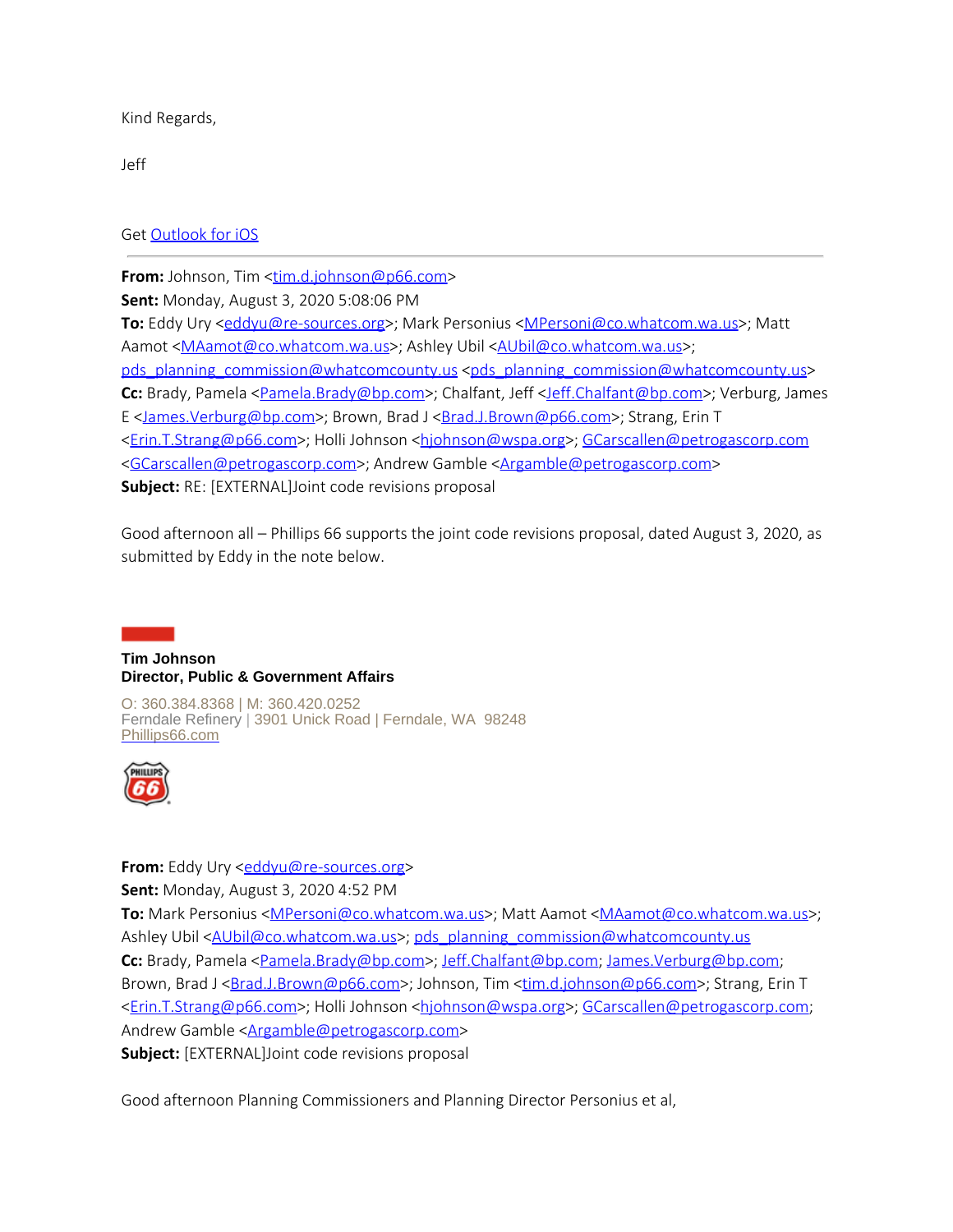Since the July 9th work session, I have engaged in a series of discussions with industrial stakeholders and agreed to jointly submit suggested revisions to the draft Cherry Point Amendments. The attached document shows a proposal supported by RE Sources, bp, Phillips 66, and Petrogas as of today, August 3rd 2020. The proposal includes edits to three sections of code to be modified in concert with the intention of removing conditional use permit requirements from storage tanks while ensuring that the use of new facilities as such for transshipment purposes is prohibited except under certain circumstances.

As requested by Commissioners on July 9th, stakeholders discussed the definition and interpretation of 'Value Added Processing.' However, after vetting the intended meaning and functionality of the code, the team determined that it was unnecessary to include the term under WCC 20.68.153. We agreed the changes as recommended below would be more functional and easier for PDS staff to interpret while meeting the intent of the original CUP applicability clauses.

We will provide additional comments to further explain our reasoning for supporting these changes, and may suggest additional revisions jointly or separately at a later date. We look forward to participating at the upcoming virtual public hearing on August 13th.

Best Regards,

--

**Eddy Ury** Climate & Energy Policy Manager RE Sources for Sustainable Communities Office: (360) 733-8307 ext. 215 Mobile: (206) 972-2001 [re-sources.org](https://nam03.safelinks.protection.outlook.com/?url=https%3A%2F%2Furldefense.com%2Fv3%2F__http%3A%2Fbit.ly%2Fre-sources-org__%3B!!BNz2GT-dGXHFnI4!eyQpxjHdiVGOPAvfX4x9YpG8T2gOQRlHpmgdAMYtsqDm-_PB5iAeZopRavby6L_fUPg%24&data=02%7C01%7CMAamot%40co.whatcom.wa.us%7Cc51352d3e03b46f45c2308d8389e3f46%7C2122bbce9a1d4565931b0c534ef12e43%7C0%7C0%7C637321599618089186&sdata=BqTQCvZglbqzors6L5ZfXa4h9ZJMd%2BDuM%2BDr7PaL8II%3D&reserved=0) | [Facebook](https://nam03.safelinks.protection.outlook.com/?url=https%3A%2F%2Furldefense.com%2Fv3%2F__http%3A%2Fbit.ly%2Fre-sources-fb__%3B!!BNz2GT-dGXHFnI4!eyQpxjHdiVGOPAvfX4x9YpG8T2gOQRlHpmgdAMYtsqDm-_PB5iAeZopRavbywRAxsvg%24&data=02%7C01%7CMAamot%40co.whatcom.wa.us%7Cc51352d3e03b46f45c2308d8389e3f46%7C2122bbce9a1d4565931b0c534ef12e43%7C0%7C0%7C637321599618099138&sdata=arhYjJezUihW7%2F2jeVW1EeG9SmmZz%2FtPJAl%2B5%2BksQyk%3D&reserved=0) | [Blog](https://nam03.safelinks.protection.outlook.com/?url=https%3A%2F%2Furldefense.com%2Fv3%2F__http%3A%2Fbit.ly%2Fclean-energy-blog__%3B!!BNz2GT-dGXHFnI4!eyQpxjHdiVGOPAvfX4x9YpG8T2gOQRlHpmgdAMYtsqDm-_PB5iAeZopRavbyd3z2tFw%24&data=02%7C01%7CMAamot%40co.whatcom.wa.us%7Cc51352d3e03b46f45c2308d8389e3f46%7C2122bbce9a1d4565931b0c534ef12e43%7C0%7C0%7C637321599618109109&sdata=Y4DCO1PHpYqaUsAhwipa1AP1cFpe5CwKxhXhtpBuBm4%3D&reserved=0) | [E-News](https://nam03.safelinks.protection.outlook.com/?url=https%3A%2F%2Furldefense.com%2Fv3%2F__http%3A%2Fbit.ly%2Fre-sources-news__%3B!!BNz2GT-dGXHFnI4!eyQpxjHdiVGOPAvfX4x9YpG8T2gOQRlHpmgdAMYtsqDm-_PB5iAeZopRavby3BqfTH0%24&data=02%7C01%7CMAamot%40co.whatcom.wa.us%7Cc51352d3e03b46f45c2308d8389e3f46%7C2122bbce9a1d4565931b0c534ef12e43%7C0%7C0%7C637321599618109109&sdata=9UbnL2fB7mC%2BckNEJ%2BxC%2F8w4irpAxAcdrSjRi2oE%2BLE%3D&reserved=0)

Confidential